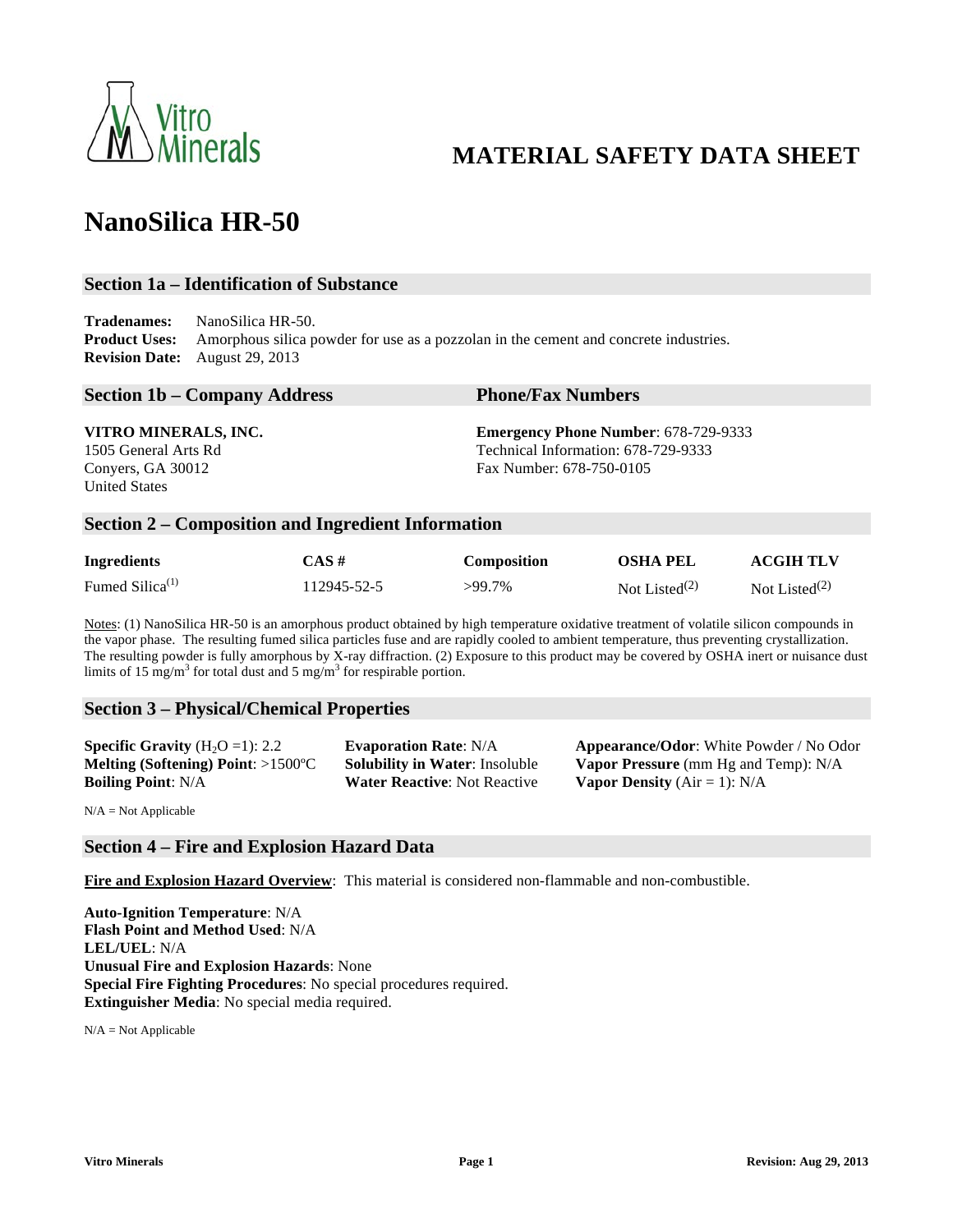## **Section 5 – Stability and Reactivity**

**Stability**: Stable

 **Conditions to Avoid**: None known.

**Hazardous Decomposition Products**: Unknown and not suspected.

**Hazardous Polymerization**: Not known to occur.

 **Reactivity**: Material is considered inert in polymer and resin systems. Avoid contact with strong acids, alkalis, reducing agents, and oxidizers.

## **Section 6 – Health Hazard Identification**

**Emergency Overview**: Not considered hazardous. Stable and non-flammable under normal industrial conditions.

**Primary Routes of Entry**: Inhalation, ingestion, skin absorption.

 **Signs and Symptoms of Exposure**: Eye, skin, or respiratory tract irritation.

**Acute**: Dust may irritate eyes, skin, respiratory tract, mucous membranes. Dust hazard should not occur under normal use. **Chronic**: None known.

## **Section 7 – Toxicological Information**

 **Carcinogenicity:** The following list indicates whether or not the indicated agency has listed the product as a carcinogen: NTP, Not listed; *IARC*, Not listed; OSHA, Not listed.

**LD50**: Oral (g/kg), Not available; Dermal (g/kg), Not available; Inhalation (ppm, 8hrs), Not available.

#### **Section 8 – First Aid Measures**

 **Medical Conditions Generally Aggravated by Exposure**: May aggravate existing pulmonary condition if high dust situation is created. Dusting conditions should not occur under normal use.

**Eye Contact**: Immediately flush eyes with water to remove dust particles. If irritation develops, seek medical attention. **Skin Contact**: Wash skin with soap and water. If irritation develops, seek medical attention.

**Inhalation**: Immediately remove affected person to fresh air. If irritation develops, seek medical attention.

**Ingestion**: Rinse mouth out with water. Induce vomiting if significant quantities ingested. Seek medical attention.

## **Section 9 – Exposure Control and Protective Measures**

 **Respiratory Protection**: If airborne dust exposure approaches the TLV or PEL (Section 2) use half-mask or full-face air purifying respirator equipped with NIOSH or MSHA-approved high efficiency filters for protection against pneumoconiosis-producing dust. An airline respirator may be required where dust levels are extremely high.

Protective Gloves: Limit contact with skin. Use rubber or cloth gloves as necessary.

**Eye Protection**: Wear goggles or face shield as appropriate. Avoid contact lenses.

 **Ventiliation to be Used**: Keep dust levels below PEL. Use general and local exhaust ventilation and dust collection systems to keep dust levels within acceptable limits.

Other Protective Clothing and Equipement: None normally required. Wear long sleeves and long pants to reduce skin contact. Use work gloves, goggles and face shield as necessary.

 **Hygenic Work Practices**: Do not allow dust to get into eyes, to be inhaled, to be swallowed, or remain on skin if irritation occurs. Practice good personal hygiene. Wash or shower after use. Launder clothes as normal.

## **Section 10 – Accidental Release Measures**

 **Steps to be Taken if Material is Accidentally Spilled or Released**: Avoid creating airborne dust. Pick up with shovel or mechanical equipment. Wet methods and vacuuming may be used on spills.

## **Sections 11 & 12 – Disposal and Transportation Considerations**

 Considered non-hazardous per EPA, RCRA 40CFR, Part 261, 1990. Handle as inert bulk material. Material may be disposed of as a non-hazardous solid waste consistent with state, federal and local disposal regulations. Disposal in a sanitary landfill with applicable requirements for those plastics or resins where they exist. Not regulated by the Department of Transportation is usually adequate. Products which are part of a filled plastic or uncured resin systems must be disposed of in accordance (DOT).